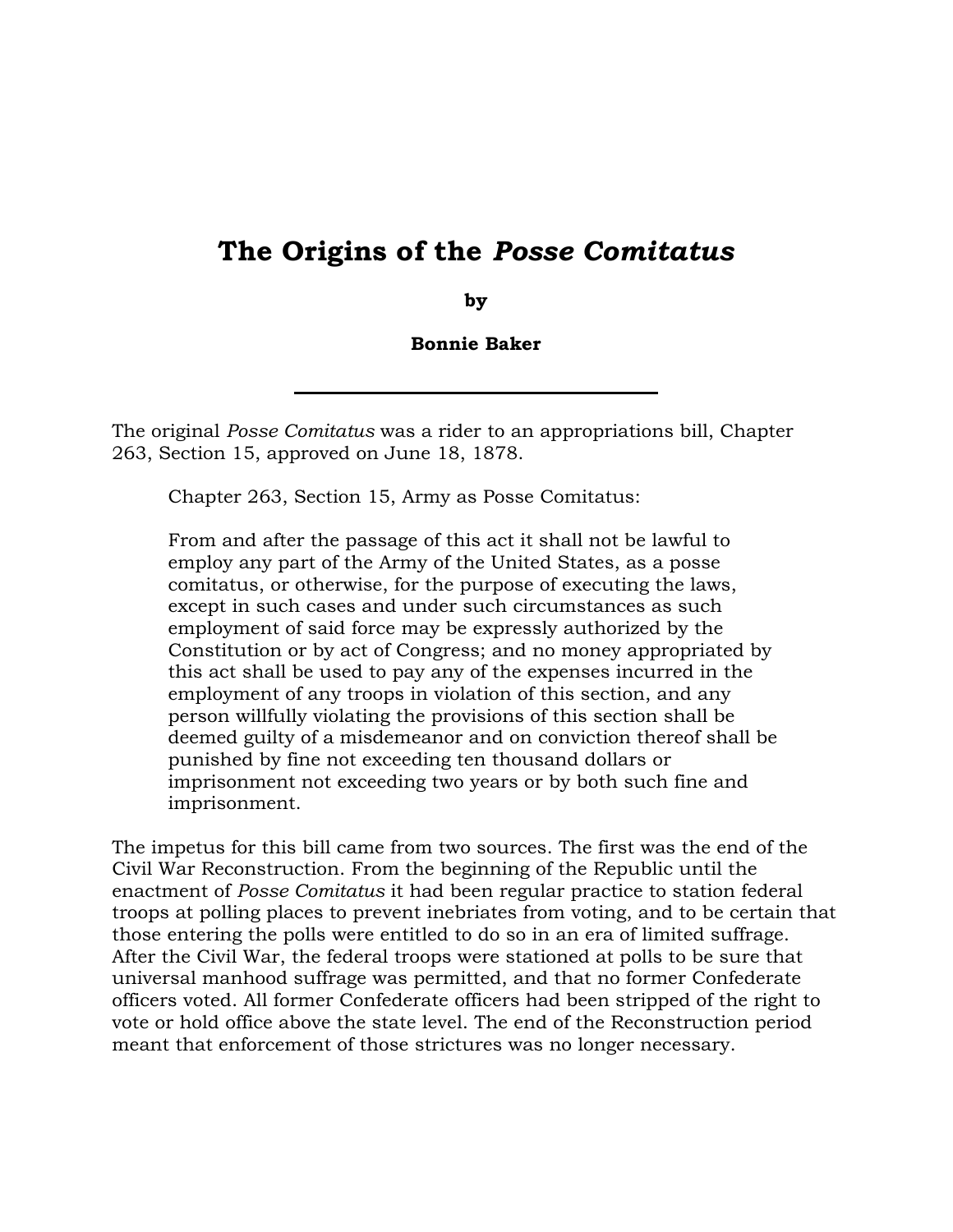The second impetus was conditions on the western frontier. Fort commanders were often the only law and order in a region, the only security for settlers moving west. Most of the frontier was still outside the US proper, and had not been admitted to statehood. Fort commanders had begun to exercise civilian law enforcement responsibilities, sometimes in an arbitrary way, to hunt down whomever they believed to be criminals or Indians who were threatening settlers. The argument was that criminality and Indian attacks happened quickly and needed quick action from whatever authority was on the spot. They were, after all, a long way out of communication with Washington, D.C. The results were sometimes violations of the Constitution and conditions otherwise untenable to elected civil officials.

 President Rutherford B. Hayes registered his protest against Posse Comitatus by vetoing the Army Appropriations Act for 1880. His statement on why he did so included the following:

 The bill provides in the usual form the appropriations required for the support of the Army during the next fiscal year. If it contained no other provisions, it would receive my prompt approval. It includes, however, further legislation, which, attached, as it is, to appropriations which are requisite for the efficient performance of some of the most necessary duties of the Government, involves questions of the gravest character. The sixth section of the bill is amendatory of the statute now in force in regard to the authority of persons in the civil, military, and naval service of the United States "at the place where any general or special election is held in any State."

The effect of the adoption of this amendment may be considered –

 First. Upon the right of the United States Government to use military force to keep the peace at the elections for Members of Congress; and

 Second. Upon the right of the Government, by civil authority, to protect these elections from violence and fraud.

 This section is, however, not presented to me as a separate and independent measure, but is, as has been stated, attached to the bill making the usual annual appropriations for the support of the Army. It makes a vital change in the elections laws of the country, which is in no way connected to the use of the Army. It prohibits, under heavy penalties, any person engaged in the civil service of the United States from having any force at the place of any election, prepared to preserve order, to make arrests, to keep the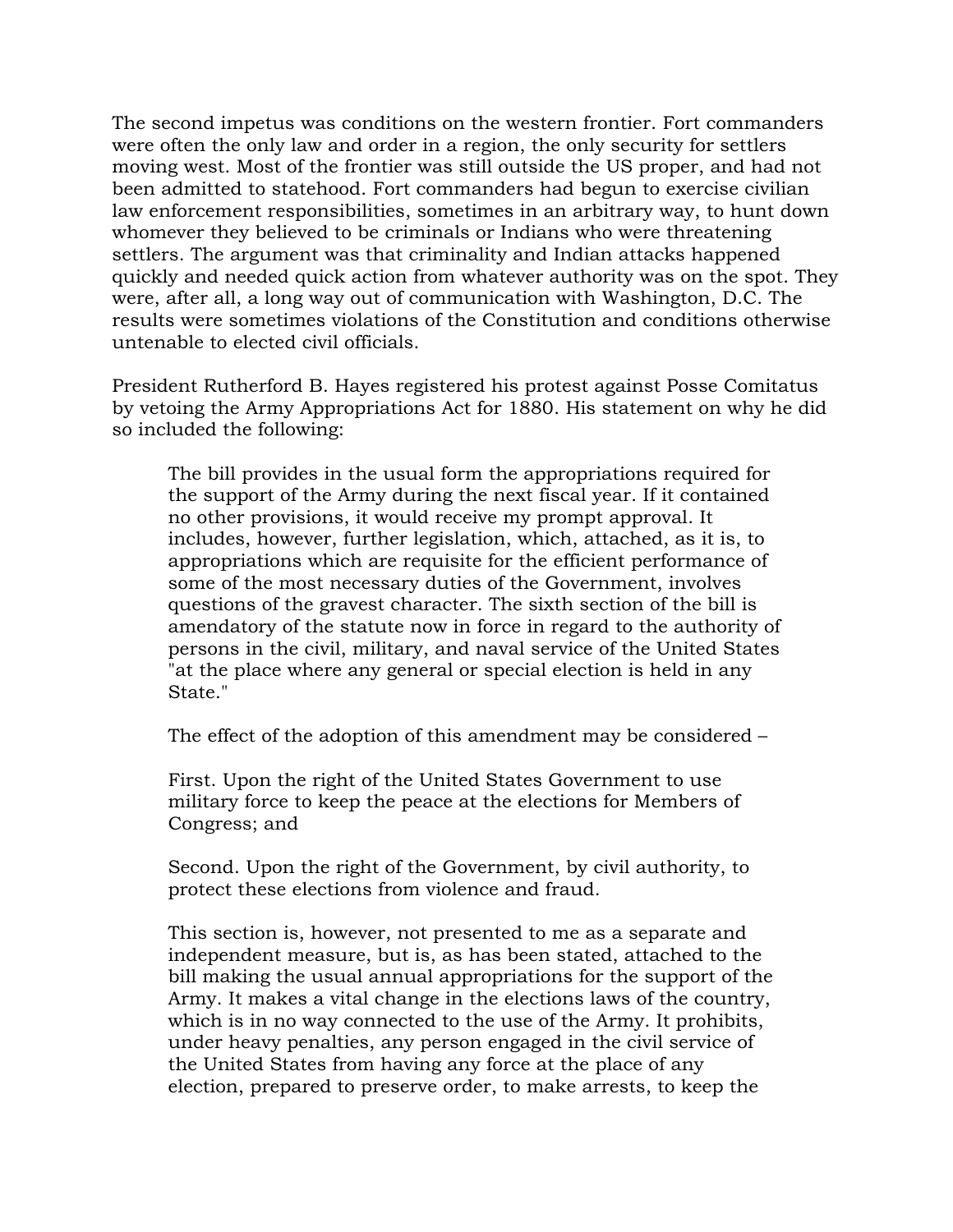peace, or in any manner to enforce the laws. This is altogether foreign to the purpose of an 'Army appropriations bill.<sup>1</sup>

 President B. Hayes's veto statement of the Army Appropriation Act for 1880. April 29, 1879.

 President Hayes may have been mistaken on one point, however. The bill in question was only for the Army, that is, the Department of War. The Department of the Navy was still a separate entity at that time, and required entirely separate appropriations measures.

 The act contains legal loopholes by exception, "except in such cases and under such circumstances as such employment of said force may be expressly authorized by the Constitution or by act of Congress." These exceptions provided a loophole by which Posse Comitatus has been suspended several times in this century, including use of federal troops to end rioting in Chicago in 1919, against "Bonus Marchers" in Washington, D.C. in 1932, and under the Truman administration when a railroad workers' strike was ended by nationalizing the railroads and placing them temporarily under the Army Corps of Engineers. Recent debates have been over what authorities troops should have during Hurricane Andrew relief operations, and how, or whether, troops could be employed to support the Olympic Games in Atlanta.

 The National Security Act of 1947 created the Department of Defense by combining the War Department and Department of the Navy. This new entity was defined by US Code Title 10. The existing Title 10 reference to Posse Comitatus is:

 Sec. 375. Restriction on direct participation by military personnel. The Secretary of Defense shall prescribe such regulation as maybe necessary to ensure that any activity (including the provision of any equipment of facility or the assignment or detail of any personnel) under this chapter does not include or permit direct participation by a member of the Army, Navy, Air Force, or Marine Corps in a search, seizure, arrest, or other similar activity unless participation in such activity by such member is otherwise authorized by law.

 There is an exception in Title 10 which permits Special Operations Forces to train civilian law enforcement in counter-terrorism and anti-terrorism including counter-drug enforcement and against weapons of mass destruction. (See also Title 18, Section 831.)

 The second definition of Posse Comitatus in the US Code is found in Title 18, Part I, Chapter 6, Section 1385: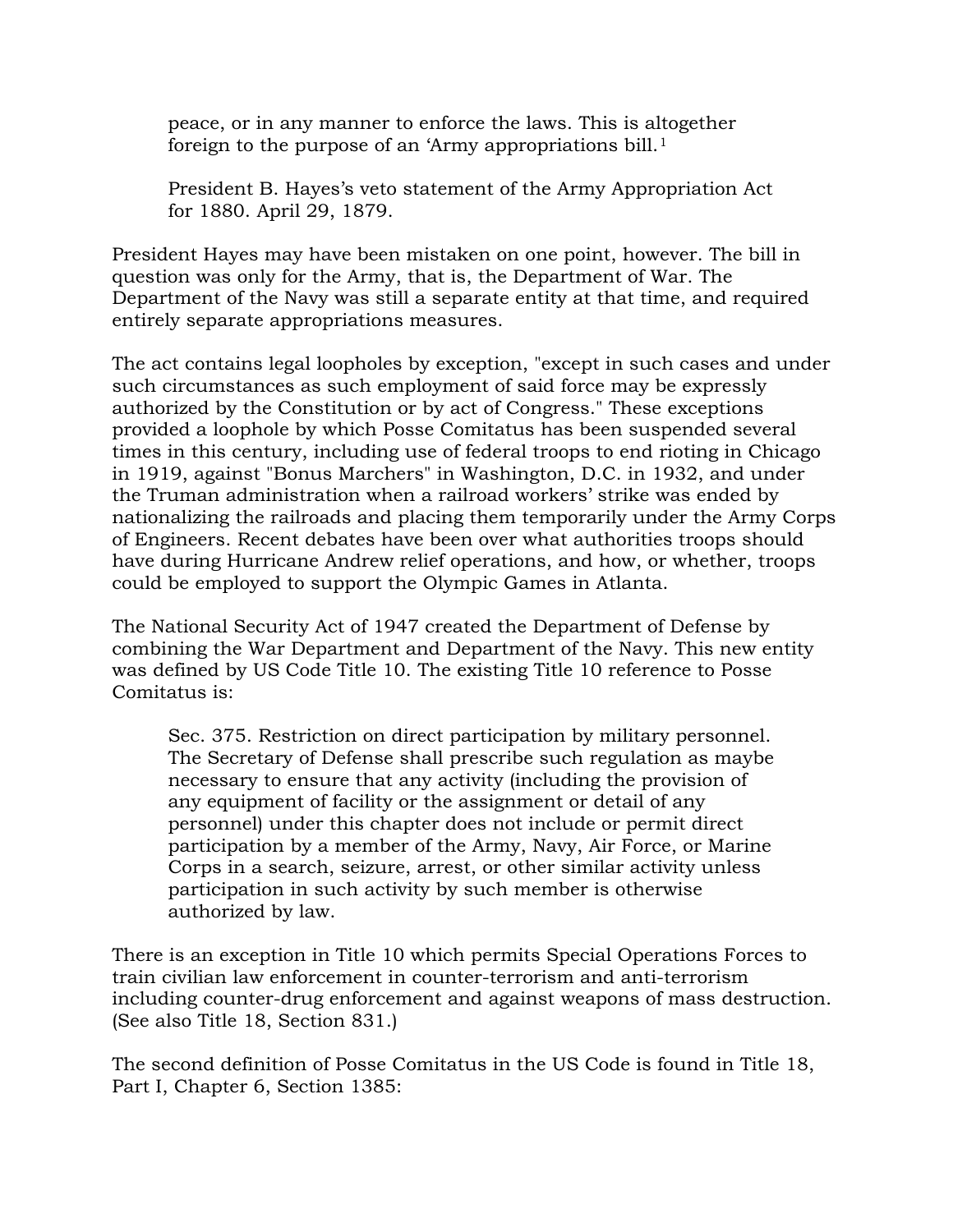Whoever, except in such cases and under circumstances expressly authorized by the Constitution or Act of Congress, willfully uses any part of the Army or the Air Force as a posse comitatus or otherwise to execute the laws shall be fined not more than \$10,000 or imprisoned not more than two years, or both.

 To the Air Force this means that no search and rescue assets may be used to look for fugitives from the law such as prison escapees, or if weapons of mass destruction may be involved. It also means that no assets, including the Civil Air Patrol (CAP), may be used if there is reason to believe that an individual may be the victim of foul play. This may have particular importance for the CAP because the CAP sometimes employs cadets on search and rescue missions who may be as young as twelve years of age.

 Since Posse Comitatus does not directly apply to National Guard units, which are under the control of state governors, National Guard units have been nationalized under particular circumstances to place them under federal control and legal constraints. Civil rights unrest during the 1950's and '60's, rioting during a Democratic Party National Convention, and riots in the Watts area of Los Angeles were all events that strained the concepts of strict separation of National Guard and federal forces. Recent events have pointed out serious misconceptions of the law.

 Contrary to popular thought, the prohibitions against using regular troops or federalized National Guard units in law enforcement are not absolute. The exceptions and enabling structures are written into the language of the statues. The Constitution has always required the President to be the keeper of public order. If the President receives a request from a state governor for assistance to quell public disorder, the President may issue a proclamation to the effect that order has broken down, and that those responsible must disperse. This proclamation is similar to the pre-1947 Riot Act. If order is not restored, the President may direct the Attorney General and the Secretary of Defense to apply whatever assets may be necessary to do so. Because of its plenary nature, this presidential authority is not subject to judicial review.

 The misinterpretation of the law was evident during the riots in Los Angeles in April, 1992. Rioting broke out after the trial of Los Angeles Police Department (LAPD) officers for the beating of Rodney King. The Governor informed the President, and the President issued the required proclamation to disperse, and ordered the Secretary of Defense to employ assets of the DoD to restore order. This sequence of events nationalized the California National Guard and established a Joint Task Force (JTF) with members of the  $7<sup>th</sup>$  ID and Marines from Camp Pendleton. The misinterpretation of the law was that active duty and guardsmen of the JTF were still under the Posse Comitatus, while the reality was that the Presidential Proclamation and subsequent order to the Secretary of Defense set aside Posse Comitatus. The JTF worked under rules of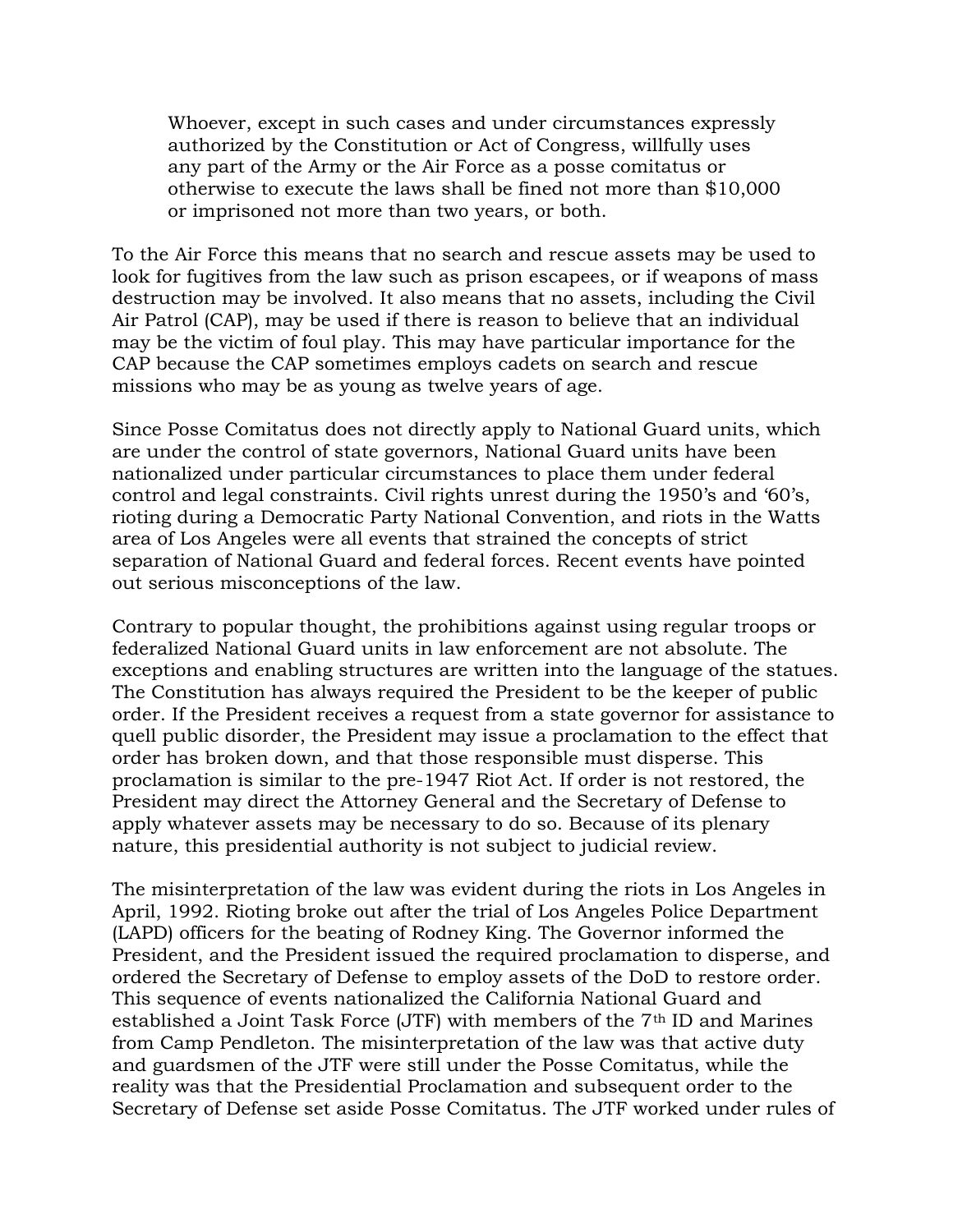engagement that were unnecessarily restrictive. The confusion over use and distribution of hardware such as night vision goggles, radios, and helicopters generated undue friction and ill feelings among active duty, National Guard, and LAPD members.

 The current debate over whether or not to use Department of Defense assets in the "war on drugs" or border patrol duties is heated. One such exchange took place in the House of Representatives in October, 1998, during debate on the new appropriations bill. The principle speakers were Rep. Hector Reyes (D., Texas) against using regular military forces in such cases, and Rep. James Traficant (D., Ohio) in favor of using regular military troops. Representative Traficant had introduced a measure that would have required the use of DoD troops on borders and in counter-drug operations. Representative Reyes argued that such uses would be inviting disaster. He cited the incident in 1997 where a Marine Corps patrol had surprised a teen-aged boy near the Texas/Mexico border, had identified him as having a weapon, fired on him, and killed him. The Marines were doing what they had been trained to do, but the result was that the boy's family was awarded a \$2,000,000 wrongful death settlement out of court. Representative Reyes also spoke from his own experience of twenty years as a Border Patrol Agent. Representative Traficant's measure was defeated. Although the phrase "Posse Comitatus" did not arise during the debate, that was the foundation of the argument.

 As a separate case, the US Coast Guard (USCG) is not subject to Posse Comitatus. Since the Coast Guard is by definition a law enforcement agency, it is exempt from such restrictions under Title 14 US Code. However, the Coast Guard is subject to Title 10 for all other matters including personnel, pay, and the Uniform Code of Military Justice. The USCG is under the Department of Transportation, but has assignments in coordination with the Department of the Treasury, the Department of Justice, the Department of the Interior, and the Department of Energy. Individual units of the USCG may be placed under the operational control of the US Navy in time of war, but never the USCG as a whole entity. However, even USCG units under operational control of the Navy are not subject to Posse Comitatus.

 US Code Title 14, Section 89, and applicable international agreements grant the Coast Guard the right to stop and search any vessel of any flag on the high seas without it being construed as an act of war, as would be the case under the US Navy. Title 14, Section 89, was used extensively during Operation Earnest Will in reflagging ships in the Persian Gulf during the Iran/Iraq War, and again during Operation Desert Shield and Desert Storm. US Navy vessels carried Coast Guard boarding teams while flying Coast Guard pennants on the mast. With that pro forma observance of international law, Coast Guard teams could board and investigate any ship.